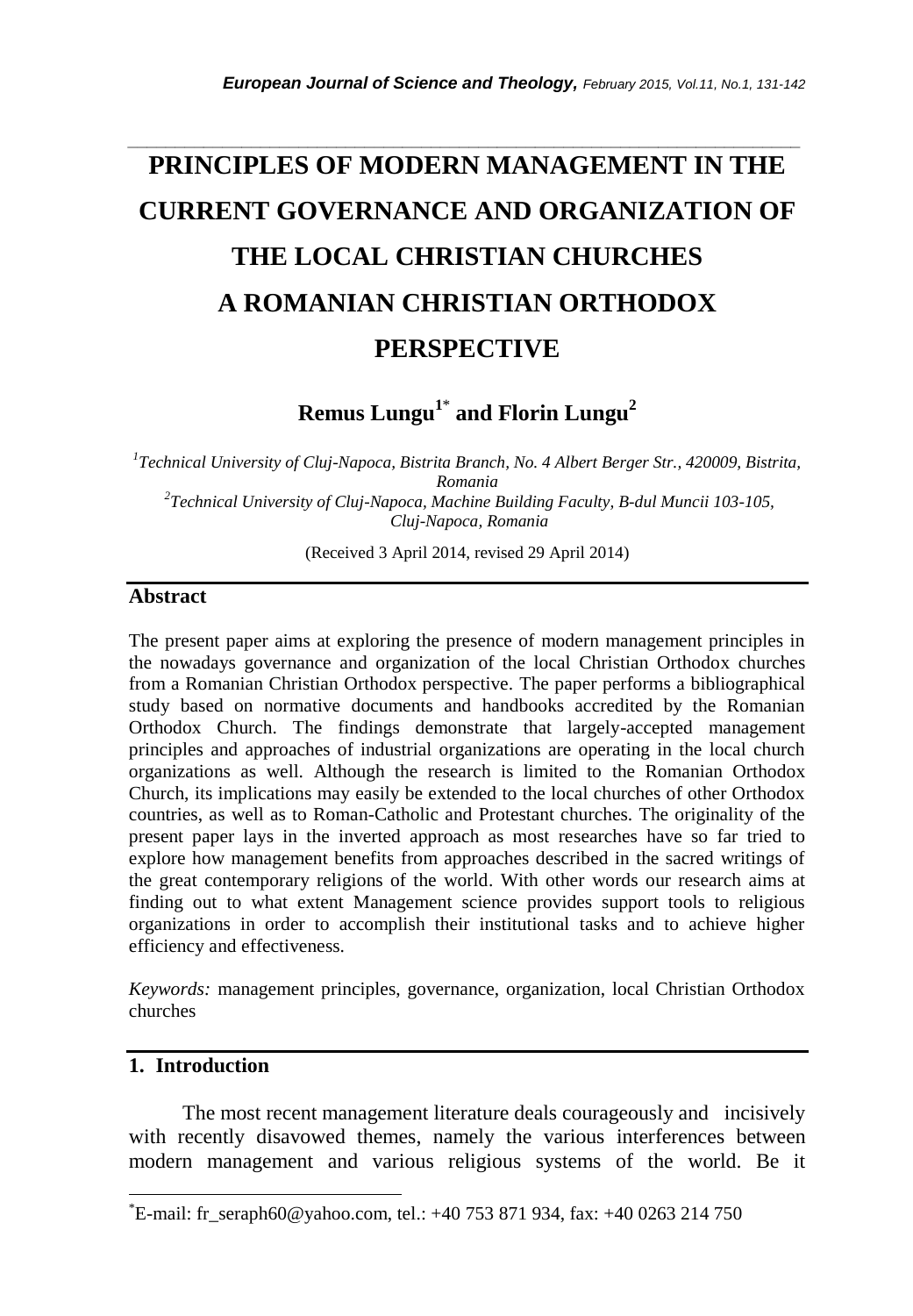Christianity, Judaism or Islam, today it is not uncommon to find papers in prestigious scientific journals, lectures at conferences, or even management books of higher pretention claims, covering topics of modern management, and at the same time taking examples from the holy books of worldwide coverage religions or traditions. Such papers speak about organizing business on Benedictine rules, about leadership inspired from Moses' memorable character, or about business ethics based on the Islamic value system. The abundance of these studies, it is true that most of them just conceptual and less validated by empirical research, motivated us to take an approach from a reversed perspective, namely to investigate the extent to which not only management benefits of a conceptual support came from religious writings, but also, to see from a new critical perspective whether well-consolidated principles in the current field of Management science provide support tools to religious organizations in order to accomplish their institutional tasks and to achieve higher efficiency and effectiveness.

In the strict terms of the Church it would be but a rough approximation if we didn"t mention that through its double valence, the material (or the visible) and in the same time the spiritual (the unseen) valence, it differs greatly by purely secular organizations. This distinction is based both on the fact that it was created as a "holy settlement founded by Jesus Christ", and on its objective, namely to lead the believers to salvation. By this it transcends both the foundation and mission of a secular established organization. Our justification for making an approach on the proposed subject lays in its material aspect of the "Christian communitarian institution, made up of believers and organized by religious and moral ordinances specific to Christian faith", respective of a "religion based society, a communitarian organized body, consisting in several categories of members, established in organized units of many kinds, with special leading bodies... "[1].

## **2. Management principles vs. principles of Church governance and organization**

# *2.1. Principles of modern management*

Since the dawn of the first management approaches of the late  $18<sup>th</sup>$ century, the science of Management has accumulated by scholars and academics, has distilled in the melting pot of management practice by the practitioners and has produced an impressive amount of management approaches, principles, systems, models, methods and techniques. Some of them are seen as obsolete, others are showing their strength even in the computer era of organization. Let"s review some of the most important management principles, that have passed the test of the several Management schools, beginning with the actual "managerial awakening" [2] and ending with the contemporary vision on the future of management, masterly exposed by Peter F. Drucker or Gary Hamel. In this development of the managerial thinking, we find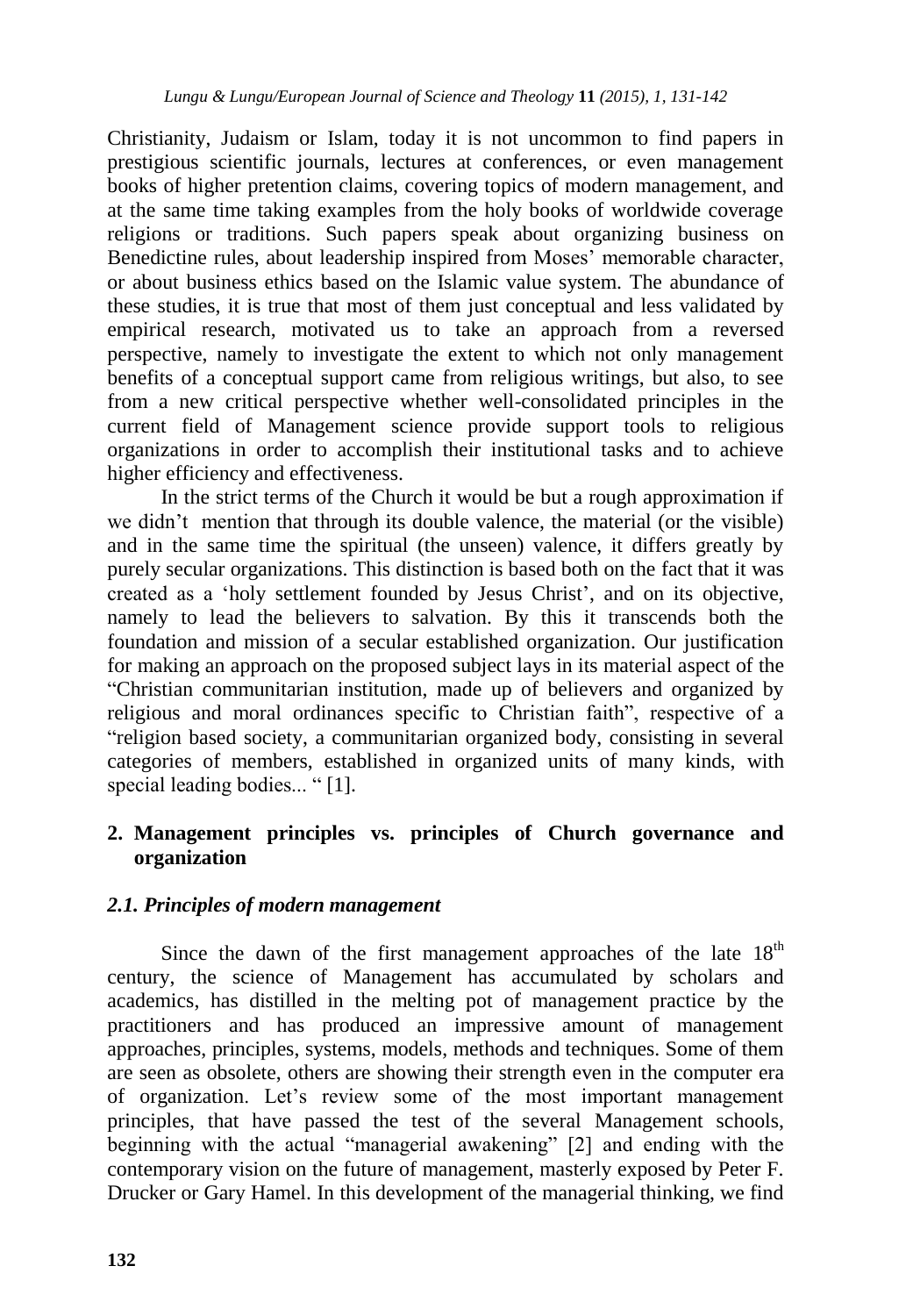the subject of managerial work principles that are in the attention of many management "gurus". We must firstly lay the stress on the principle of division of labour whose benefits were praised already by Adam Smith [3]. Then, the founder of 'scientific management', Frederick Taylor, applying this principle to separate the workmen labour from the management, emphasizes the importance of the principle of harmony, rather than the discord between the two, and also the principle of cooperation instead of individualism [4]. It was Henry Fayol who clearly specified a set of 14 management principles more from the management point of view, many of them being also today in practice: division of work, authority, discipline, unity of command, unity of direction, subordination of individual interest (to the general interest), remuneration, centralization (or decentralization), scalar chain (Line of Authority), order, equity, stability of tenure of personnel, initiative, maintaining a proper team spirit (Esprit de Corps) [5]. Not beyond the subject is the issue of power and authority. And indeed, the cited Canon Law Handbook, states it clearly in a distinct chapter. So, tracing again the history of management thought, it was Max Weber who presented the types of leadership and their source of power and authority. Coming back to the managerial principles, Claude George stated that "the principles of organization employed by all great leaders throughout history must surely be the same" [2, p. 138]. And indeed, the present knowledge of Management science and its future trends emphasize the principle of universality of management. Continuing in this idea, speaking about the new postulates of management, Peter Drucker stated the need of grafting the management approaches on the cultural, social and political traditions, of each country, on its own development condition [6].

#### *2.2. The legal and internal regulatory framework of local churches*

Having in view the legal framework of the local churches we have to notice on one hand the No. 489/2006 Law on religious freedom and the general regime of religious denominations. Romania legally recognizes nowadays 18 Churches: the Romanian Orthodox Church, the Serbian Orthodox Bishopric of Timisoara, the Latin Church, the Romanian Church United with Rome (Greek-Catholic), the Archdiocese of Armenian Church, the Christian Church of Russian Old Rite in Romania, the Reformed Church in Romania, the Evangelical Church C.A. in Romania, the Lutheran Evangelical Church in Romania, the Unitarian Church of Transylvania, the Union of Christian Baptist Churches in Romania, the Evangelical Church in Romania - Union of Christian Evangelical Church in Romania, the Romanian Evangelical Church, the Pentecostal Union - Apostolic Church of God in Romania, the Adventist Church of Seventh-day in Romania, the Federation of Hebrew Communities in Romania, the Moslem religion, the religious organization of Jehovah"s Witnesses [7].

On the other hand, we have to take into account the fact that at a lower level, the local churches (for instance the parishes of many of the above mentioned Christian denominations) are legally organized as NGO"s, as they are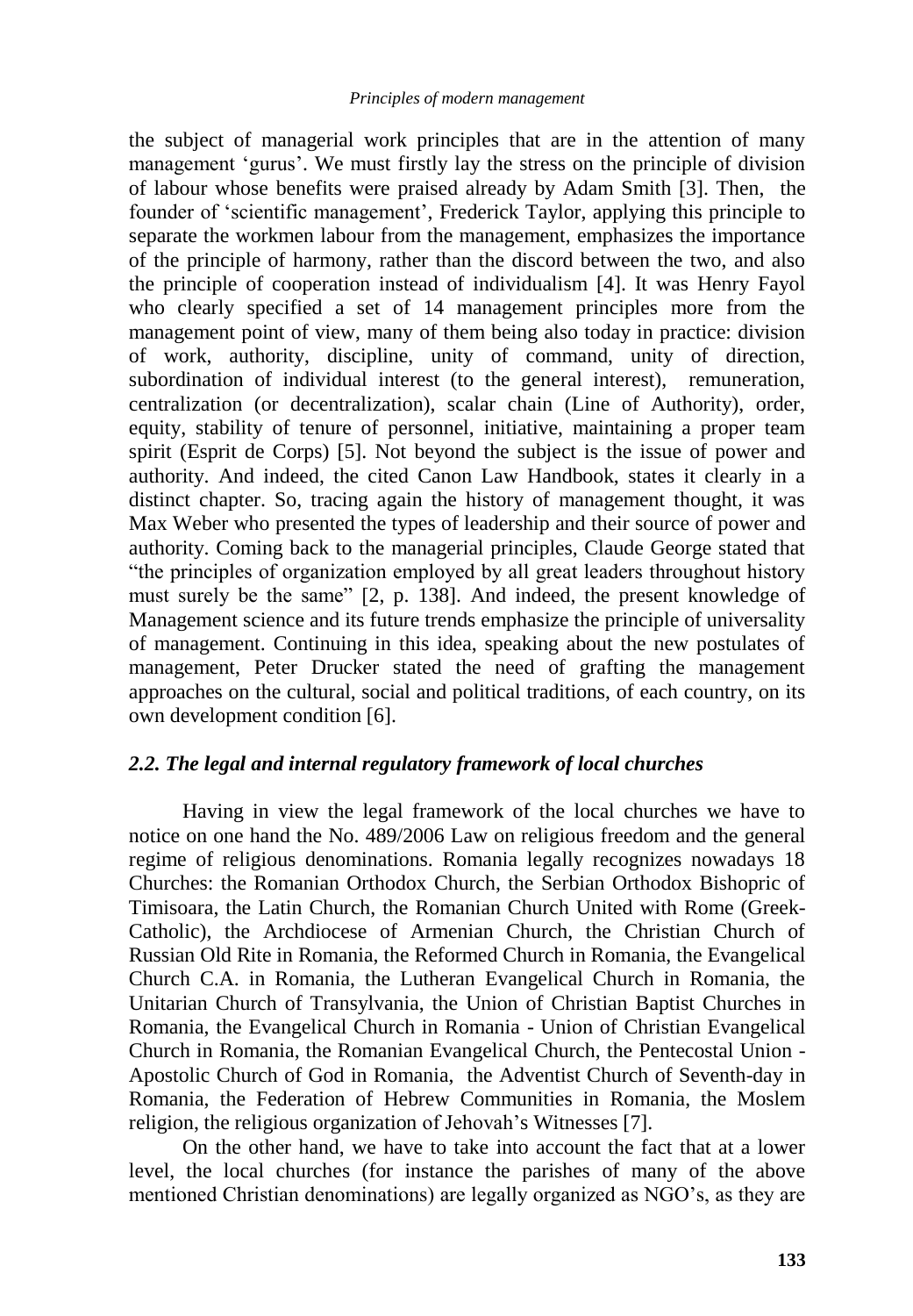declared as being voluntary associations of members, and so, being subject to the Foundations and Association Act.

Besides the external legal framework, for every Christian local church, the principles of their organization are laying on each officially approved status by their leadership on national level, as being: Status of the organization and functioning of the Romanian Orthodox Church; Code of Canon Law of the Roman-Catholic Church; Canon Code for the Eastern Churches for the Greek-Catholic Church; Organic Statute of the Evangelical Church C.A. (Confession Augustan) in Romania; Status of Baptist Christian worship in Romania; Status of organization and functioning of Pentecostal Cult - Apostolic Church of God of Romania, to mention just a few of them.

Last, but not the least, the local church organization are subject to the large collection of canon principles, as they have been stacked during two millennia of Christianity, usually presented in the handbooks on canon law.

## *2.3. Brief review of the canonical principles of the Christian Orthodox local churches*

Canon Law handbooks usually present the collection of canonical principles in organizing the Christian local churches. From a teaching point of view they are divided into two subsets, i.e. on one hand in canonical principles with dogmatic and legal background, and on the other hand in canonical principles with only legal background. The setting of both sets has been made either by foundation on canon texts, or by legal customs. The first group is represented by the *ecclesiological-institutional principle* (states the visible aspect of the Church, as an establishment organized on both religious and human norms of social cohabitation)*, organic or Church-constitutional principle* (views the Church as an integrative body)*, hierarchical principle* (the whole organization, work and governance of the Church is shaped by the clergy hierarchy of divine establishment)*, synodal principle* (the upper governance of the local Church units are collegial bodies)*, dispensation principle* (the ecclesiastical authority, holding the ecclesiastical power, is in the position to decide on administrating this power on its own)*, external autonomy principle* (shows the autonomy of the Church in religious matters) and *loyalty against the state principle* (reflects the respect and honour attitude of the church towards the State, and its non-interference in state affairs). The second set of canonical principles with only legal background comprises the *autocephaly principle* (states that a hierarchic, synodal and territorial determined Church unit maintains governs itself completely independently against other similar Church units, but keeping the dogmatic, cultic and canonical unity)*, internal autonomy principle* (though some Church units are governed by their own bodies, they are subject to the supervising, control and guidance from upper hierarchical ecclesiastical bodies)*, mixed legislation (of both Church and State) principle* (the Church is governed by both secular and their own norms) and *territorial principle* (the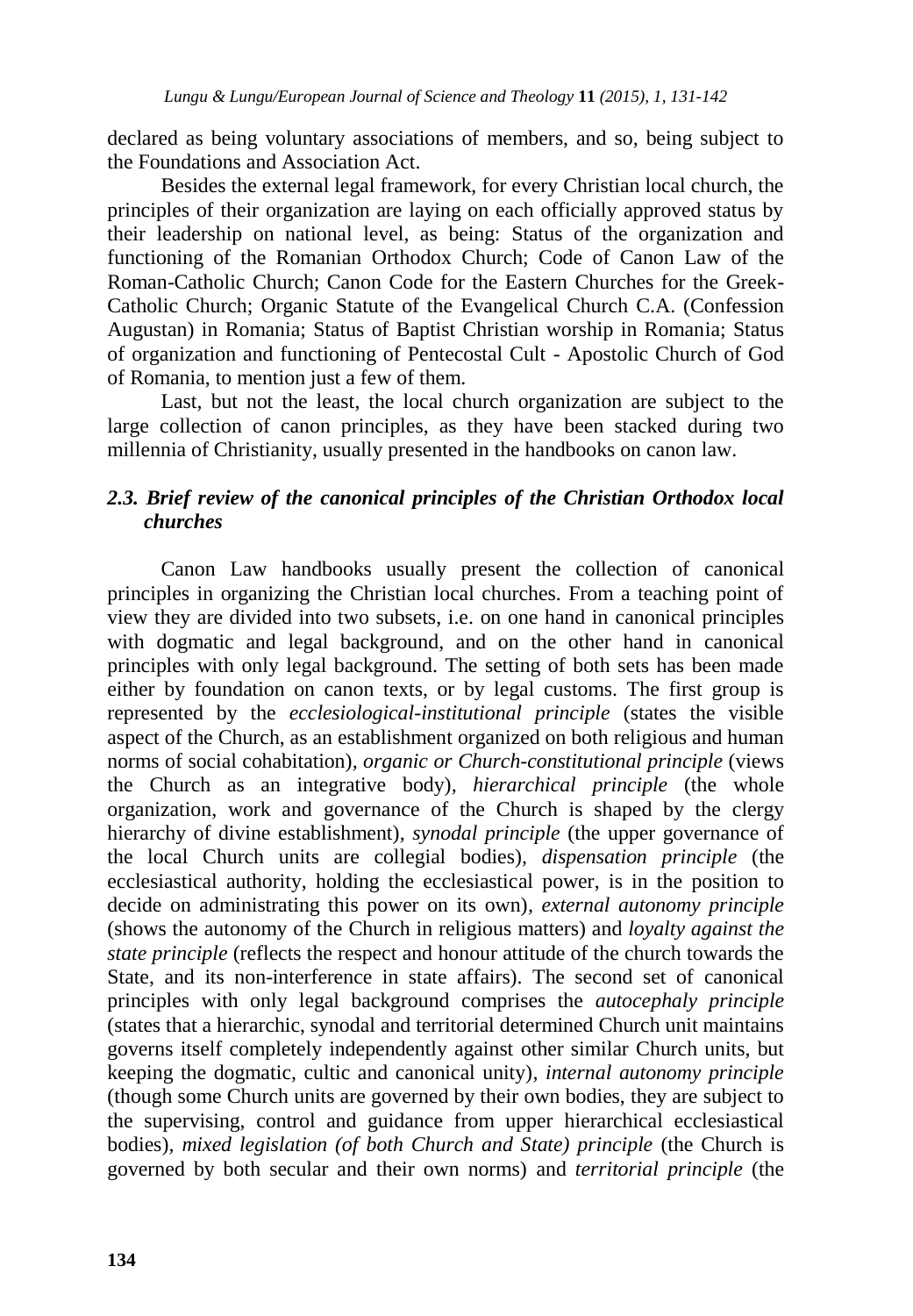territorial Church follows the territorial organization of the state where they are located) [1, p. 191-206].

#### *2.4. The specific power and authority of ecclesiastical organizations*

Before going on with the subject, the notions of power and authority have to be presented briefly from the point of view of the ecclesiastical organizations. According to the cited Canonical Law Handbook, the ecclesiastic power is defined as the *sum of religious means, moral and material nature that serves the Church in order to conduct its saving work* [1, p. 215-216]. In terms of the religious means, they serve for continuing the Saviour's work in the world, so that the Church work has thus a threefold aspect: a teaching (preaching/prophetic) one, a priesthood (sanctifying, hierarchical) one, and a leading (pastoral, royal) one. Now, in order to fulfil the threefold work, it is also rational that each of these threefold aspects are underpinning on their specific teaching, priesthood and leading power. According to the dogma of the Christian church, the source of authority lays in Triune God Itself. So, the teaching power has been given clearly by Jesus Christ in the Gospel (Matthew 28.19, Mark 16.15); the power of sanctifying the life of the believers by administrating the sanctifying grace (Matthew 28.19, Mark 16.16, John 20.21-23, Matthew 18.18) [1, p. 215-216]. In this respect, it has to be mentioned that a bishop holds the entire sacramental power of the Church, while the priest only partially and the deacon even less. It is important to emphasize this aspect, because as it will later be seen, the priest fulfils its office by making use of the delegation principle from the hierarch (i.e. the bishop). Even of greater importance for our subject is the leading or jurisdictional power, commonly divided into three functions: legislative, judicial, and executive. It is also supportive of our subject to note that one who wears the ecclesiastical power has rights and obligations resulting from holding this office.

#### *2.5. The local units of the Romanian Orthodox Church*

According to the Status of the Romanian Orthodox Church, there are four main levels of local units in the Romanian Orthodox Church, in order of their size and importance as follows: the parochial level, deanary level, bishopric level and metropolitan level. We took out here the monasteries and the special case of the vicary level.

The present paper has as a goal to briefly present the organization and governance of each level.

#### *2.5.1. The parochial system*

On the first level lays the parish, both in the countryside and in cities. According to the Status for the organization and functioning of the Romanian Orthodox Church, the parish is defined as being "*the community of Orthodox*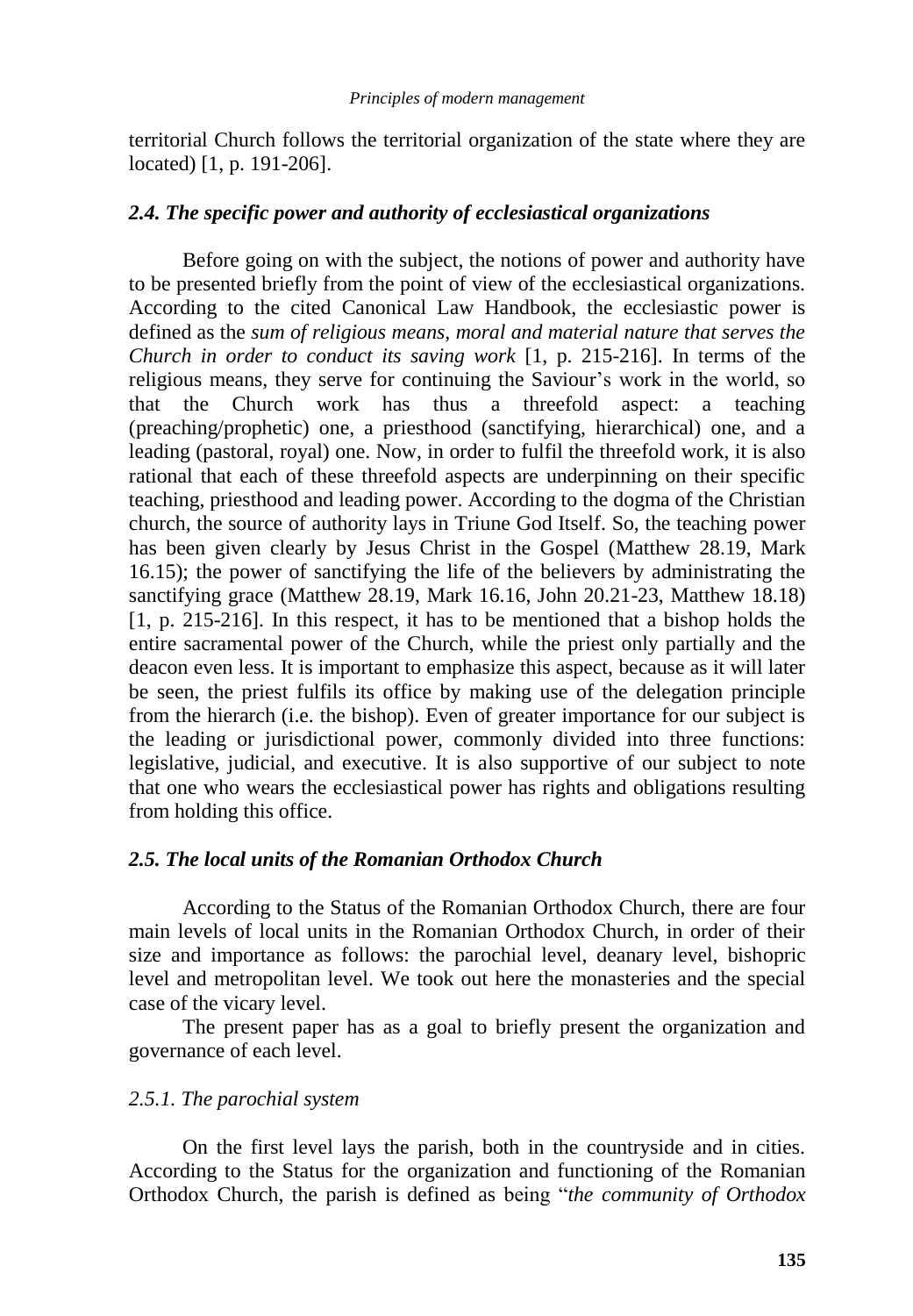*Christians, clergy and laity, placed in a certain territory and subject to the diocesan centre in terms of canonical legal, administrative and patrimonial, led by a priest appointed by the Diocesan Bishop (Archbishop or Bishop) of that eparchy*" [*Status for the organization and functioning of the Romanian Orthodox Church*, 37, http://www.patriarhia.ro/ro/documente/statutul\_bor.html]*.*



**Figure 1.** Organizational chart of a Romanian Orthodox parish.

In order to fulfil its mission, the governance and organization of each parish is carried out by several bodies (Figure 1): *the Parish Assembly* (Art. no. 54 - Art. no. 58) as deliberative body; *Parish Priest* (Art. no. 50 - Art. no. 53) spiritual shepherd of the faithful of the parish and also the leader of the parish administration, chairman of the Assembly parish, the Parish Council and the Parochial Committee by delegation from the Hierarch; the *Parish Council* (Art. no. 59 - Art. no. 63), as executive body; the *Parish Committee* (Art. no. 66 - Art. no. 68).

An excerpt comprising only the managerial tasks is given in Table 1 [*Status for the organization and functioning of the Romanian Orthodox Church*, 37-51]. The *Parish Committee* is a body established on a voluntary basis, subordinating the several services: a. social services; b. missionary service; c. cultural department; d. youth service; e. administrative-household (Figure 2).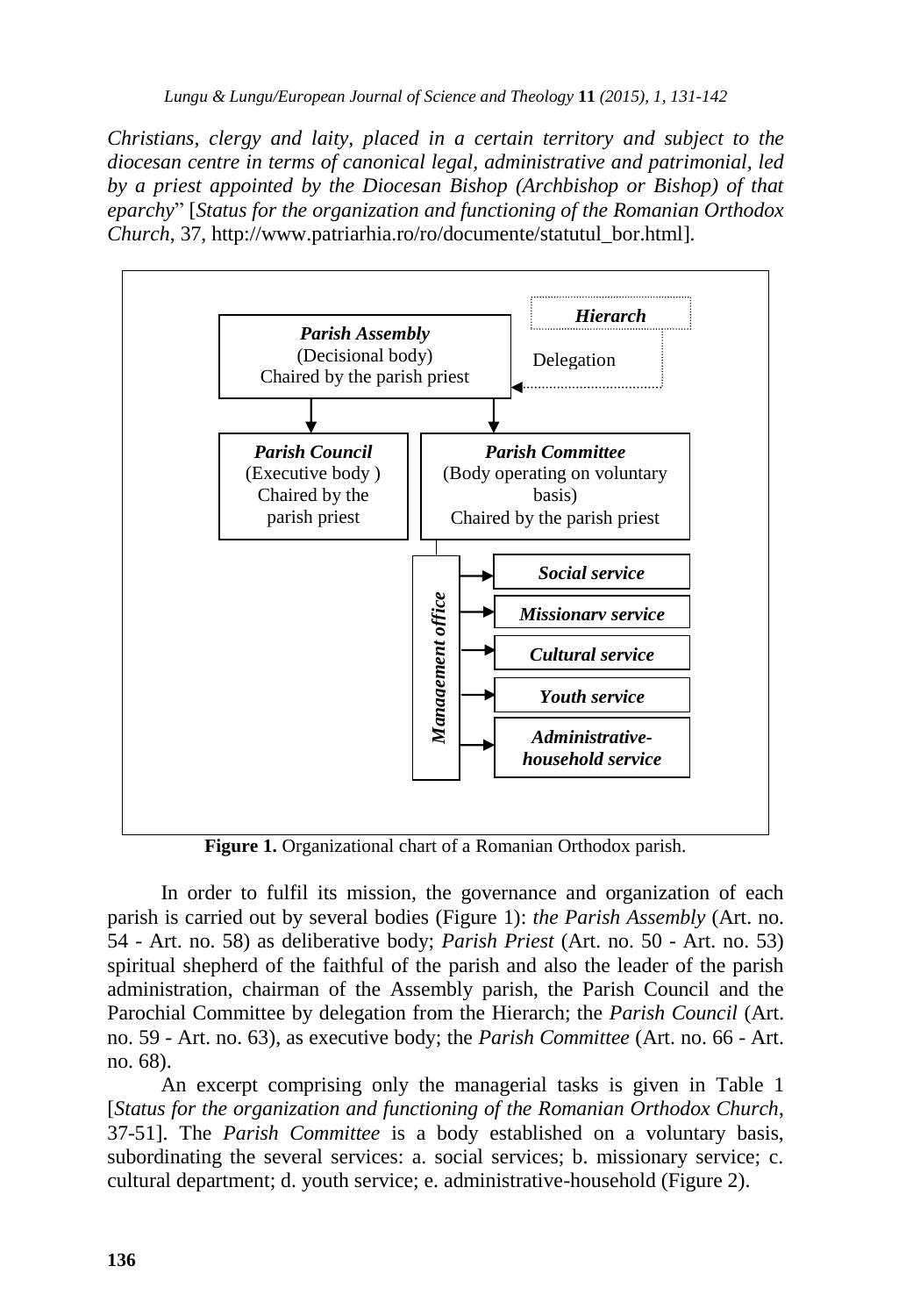| <b>Tasks of Parish Priest</b>                                                                                                                                                                                                                                                                                                                                                                                                                                                                                                                                                                                                                                                                                                                                    | <b>Tasks of Parish Assembly</b>                                                                                                                                                                                                                                                                                                                                                                                                                                                                                                                                                                                                                                                                                                                                                                                                   | <b>Tasks of Parish</b><br>Council                                                                                                                                                                                                                                                                                                                                                                                                                                                                                                                                                                                                                                                                                                   | <b>Tasks of Parish</b><br>Committee                                                                                                                                                                                                                                                                                                                                   |
|------------------------------------------------------------------------------------------------------------------------------------------------------------------------------------------------------------------------------------------------------------------------------------------------------------------------------------------------------------------------------------------------------------------------------------------------------------------------------------------------------------------------------------------------------------------------------------------------------------------------------------------------------------------------------------------------------------------------------------------------------------------|-----------------------------------------------------------------------------------------------------------------------------------------------------------------------------------------------------------------------------------------------------------------------------------------------------------------------------------------------------------------------------------------------------------------------------------------------------------------------------------------------------------------------------------------------------------------------------------------------------------------------------------------------------------------------------------------------------------------------------------------------------------------------------------------------------------------------------------|-------------------------------------------------------------------------------------------------------------------------------------------------------------------------------------------------------------------------------------------------------------------------------------------------------------------------------------------------------------------------------------------------------------------------------------------------------------------------------------------------------------------------------------------------------------------------------------------------------------------------------------------------------------------------------------------------------------------------------------|-----------------------------------------------------------------------------------------------------------------------------------------------------------------------------------------------------------------------------------------------------------------------------------------------------------------------------------------------------------------------|
| - Performs the <i>duties of</i><br>head of of the parish<br>administration.<br>the<br>president of the Parish<br>Assembly, of the Parish<br>Council and of the<br>Parochial Committee:<br>- Exercises the threefold<br>priestly ministry; the<br>teaching, the sanctifying<br><i>pastoral-</i><br>the<br>and<br>missionary<br>(administrative) one;<br>- Prepares and carries<br><i>out</i> the provisions of the<br>annual<br><i>pastoral-</i><br>missionary program of<br>activities:<br>- Manages the parish<br>patrimony,<br>in<br>accordance<br>with<br>the<br>decisions of the Parish<br>Assembly and Parish<br>Council:<br>Controls the good<br>management of cultural,<br>social-philanthropic and<br>church-foundational<br>institutions of the parish. | - Elects the members of the<br>Council<br>Parish<br>and<br>the<br>Parish<br>Committee<br>and<br>their<br>activity<br>approves<br>and<br>the<br>reports<br>annual<br>budget of the parish;<br>- Decides with regard to the<br>errection.<br>repairing.<br>restoration and maintenance<br>of buildings (church, rectory<br>and other buildings);<br>- Decides the establishment<br>of funds for the church.<br>cultural<br>social-<br>$\alpha$<br>philanthropic aims and lays<br>down rules for<br>aquiring<br>financial resources of the<br>parish;<br>- Submits for the approval of<br>the Diocesan Council the<br>transmitting of any use or<br>ownership title Parish Real<br>Estate (by sale, purchase,<br>lease, exchange, etc.):<br>Approves measures to<br>movable<br>manage<br>and<br>immovable property of the<br>parish. | Prepares the parish<br>$\overline{\phantom{a}}$<br>budget, report execution<br>and<br>financial<br>account<br>sheet of the<br>balance<br>parish, the annual report<br>on the activities<br>and<br>the<br>aims<br>of<br>implementation of the<br>budget;<br>- Approves the priest's<br>proposals on equipping<br>the parish church with<br>different<br>specific<br>endowments (vestments,<br>objects<br>icons.<br>οf<br>worship, religious books,<br>etc.) and carries out an<br>appropriate allocation of<br>funds:<br>- Ensures the provision<br>of the parish church with<br>the needed materials and<br>(candles,<br>objects<br>calendars, books<br>and<br>objects of worship and<br>edification<br>spiritual<br>prints, etc.). | Coordinates the<br>$\sim$<br>five services: social,<br>missionary, cultural,<br>youth<br>and<br>household-<br>administrative;<br>- is supported by a<br>management office,<br>comprising: program<br>coordinator.<br>secretary<br>and<br>cashier;<br>- Each of the five<br>services is headed by<br>coordinator<br>a<br><i>appointed</i> by the<br>management office. |

**Table 1.** Overview of the tasks of the parochial organization and government bodies

(excerpt).

## *2.5.2. The deanery*

Going upwards, the immediate next level is the deanery. To the deanery belong several parishes located on the same Diocese. The Deanery is headed by a dean priest and is served by an office with clerical and non-clerical staff. The Dean priest has to accomplish several duties according to the Art. no. 73 of the above mentioned Status.

## *2.5.3. The eparchy*

More parishes grouped in deaneries, together with the monasteries in a given territory form an eparchy (archbishopric and bishopric) [*Status for the organization and functioning of the Romanian Orthodox Church*, 59]. In terms of its management, an eparchy is governed by a *bishop* (*archbishop*), by the *eparchial assembly* as decisional body and by the *eparchial council* together with its *permanent core*, as executive bodies. The decisions taken by the eparchial assembly cover all issues of administrative, cultural, socialphilanthropic, economic and patrimonial nature. In order to ease its work, the eparchial assembly elects five permanent work commissions, as being the administrative-religious commission, the cultural and educational commission,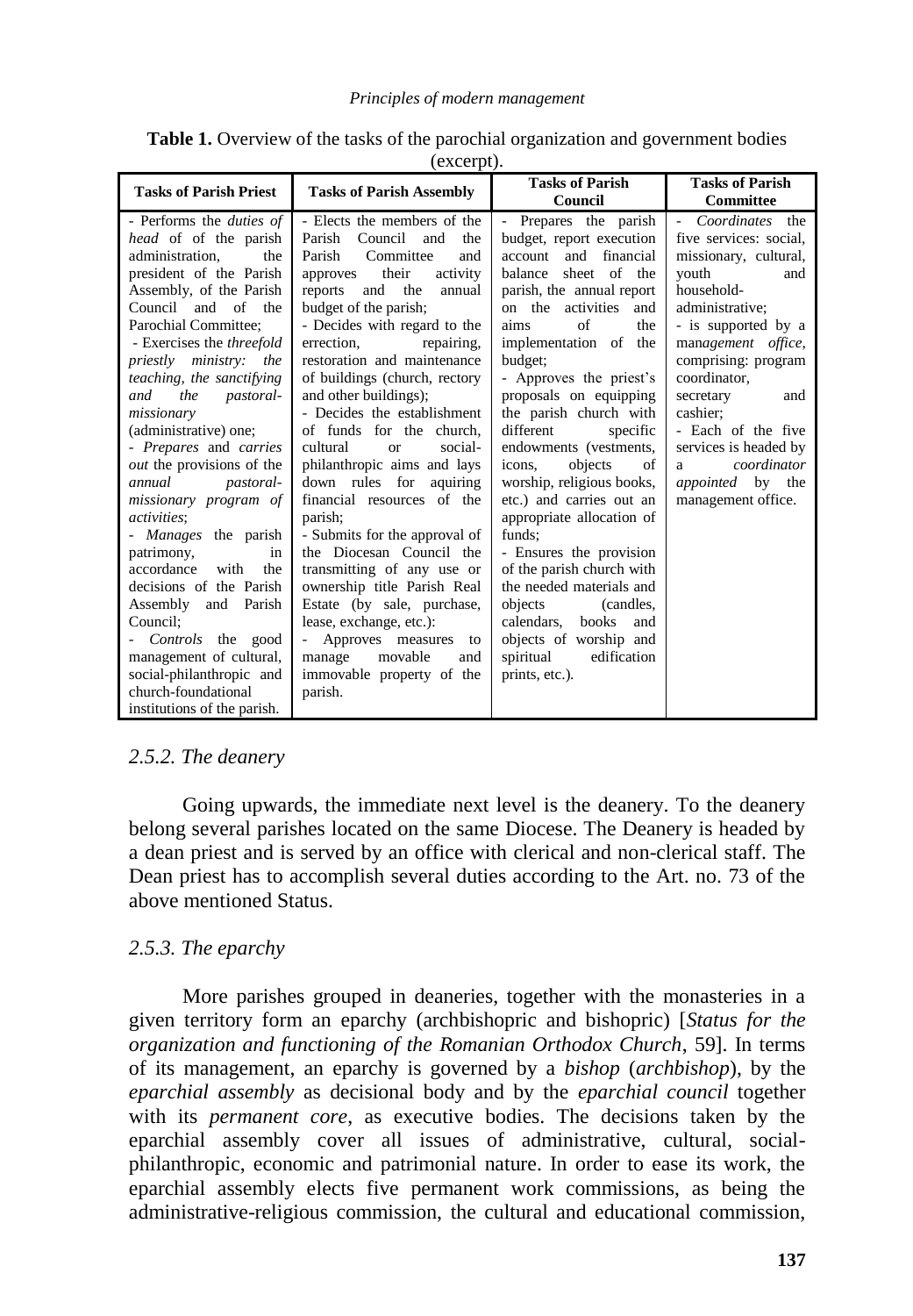the economic, budgetary and patrimonial commission, the social and philanthropic commission and the organizational, legal and validation commission (Figure 3).



**Figure 2.** Organization of specialized services of a Romanian Orthodox parish.



**Figure 3.** Eparchial organization chart in the Romanian Orthodox Church.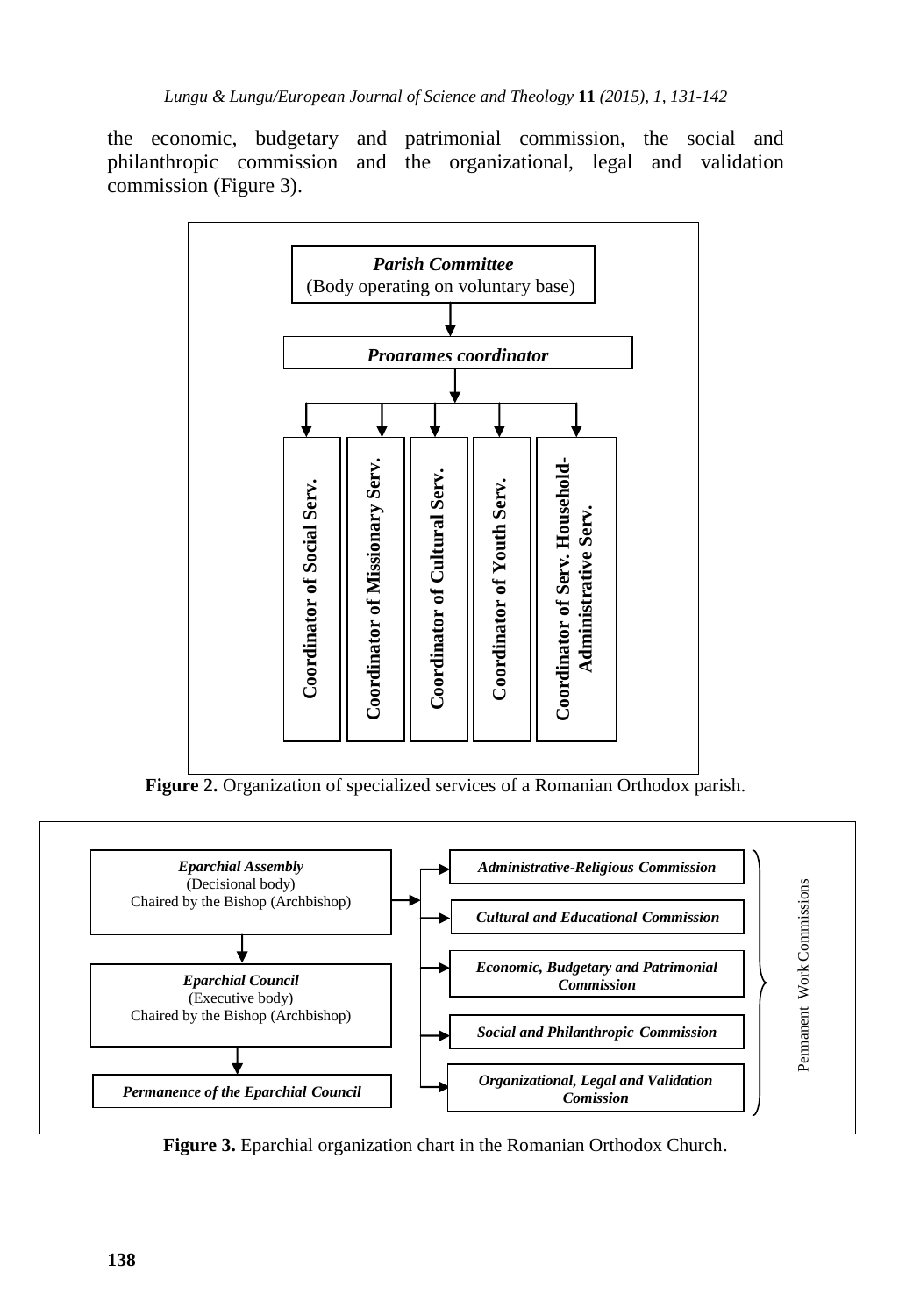Analysing now the executive bodies of the eparchial assembly, we have to notice first the eparchial council, being the competent body in ecclesiasticaladministrative problems, cultural, social, philanthropic, economic, patrimonial and foundational issues of the entire episcopate. In order to ensure the continuity in the work of the eparchial council, it is supported by its permanent core (permanence of the eparchial council). In the same spirit, in order to exercise his duties, the bishop (archbishop) is supported by a deputy (vicar), by the eparchial administration and by the eparchial chancery (Figure 4).



**Figure 4.** Bishop's supporting bodies.

The *eparchial administration* has to put in practice the decisions of the decisional and executive bodies coming from the central and Episcopal level. The common branches of this administration cover Church-administrative, education and youth, cultural and media communications, social, philanthropy and missionary, economic and financial, patrimonial and church construction, and monasteries issues. In its organization, there are several departments and offices which are commonly established, such as: library, the museum, the HR office, the accounting office, the technical office, the publishing house, the printing shop, the workshops, etc. Finally to the eparchial organization, its chancery has several departments, as Hierarch office, secretariat, registry, archives offices, canon-legal office, inspection and control body, communications and public relations office.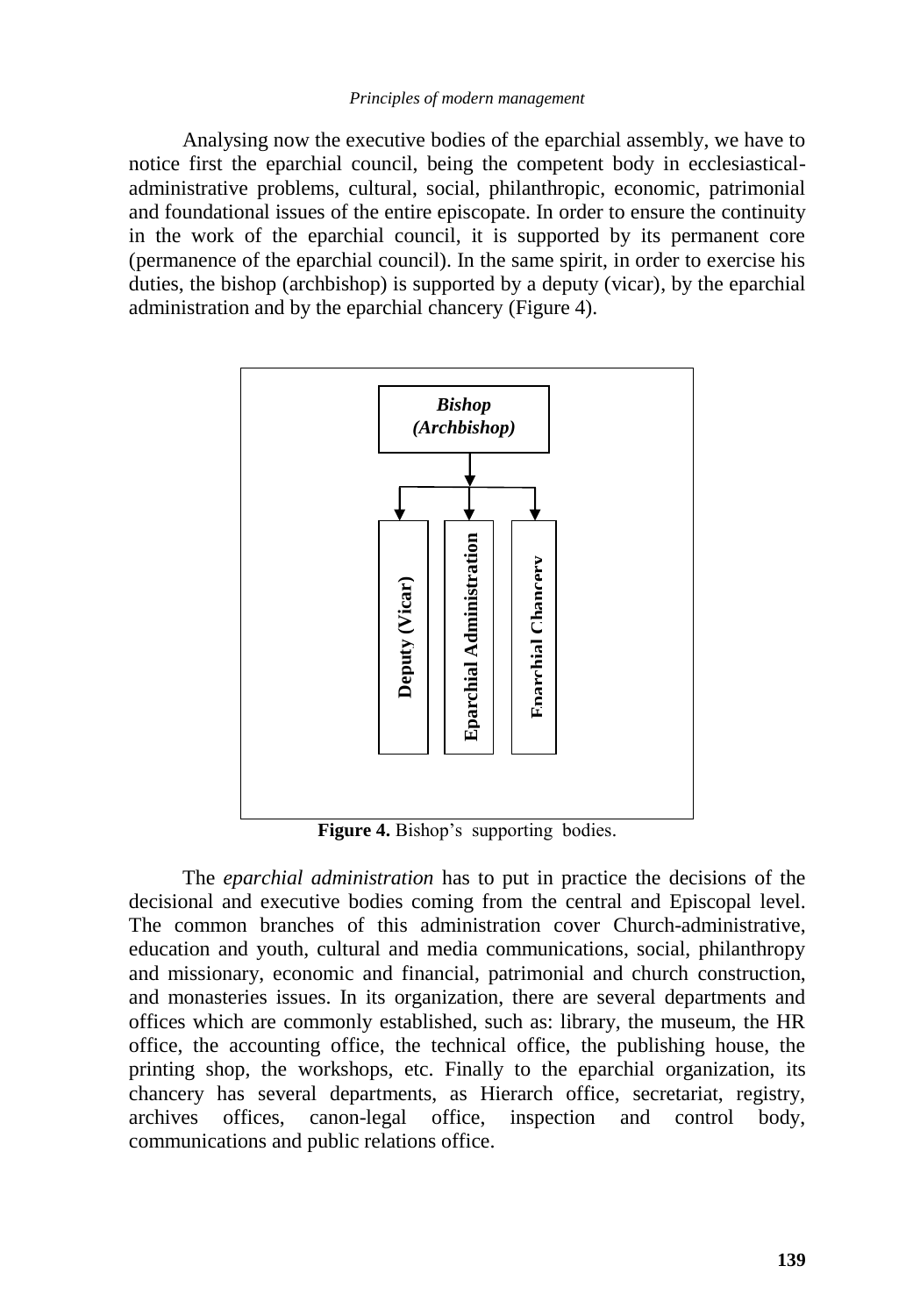## *2.5.4. The metropolitanate*

From canonical and administrative point of view the episcopates and archiepiscopates are grouped together in metropolitanates. The Church governance is ensured on this level by the metropolitan synod, composed by the metropolitan, along with the archbishops, bishops, as well as auxiliary bishop and vicar bishops from suffragan eparchies [*Status for the organization and functioning of the Romanian Orthodox Church*, 72-75].

## **3. Discussion**

Before asking ourselves whether and to what extent the principles of Management science can be found in the organization and governance of local Church, we believe it would be of advantage to complete the proposed subject of debate by emphasizing a number of similarities between the functions of the various steps of the Church hierarchy and those of managers. It is interesting that the binomial differences between the leading and operation positions of the secular organization are also found in the organization of the Church, in terms of the very popular syntagma of "clergy and people".

Then, the similarities between the administrative register of the parochial office and the managerial function seems to be justified and seems to result with great evidence from the administrative role as head of the parish, as chairman of both parochial Assembly and parochial committee. Based on these functions, and according to the same mentioned Statute, the parish priest is the representative of the community of believers in relation with the court, facing the local authorities and many others. The figure head mentioned by Mintzber when speaking about the ten roles of a manager is obviously clear [8]. As Mintzber puts it, another role played by the parish priest is that of a liaison within his community of believers. And so it is, without doubt.

On the other hand, there is a common idea in every management handbook that a manager has to fulfil four sorts of responsibilities, i.e. economic, legal, ethical, and philanthropic responsibility. As being stated in the Statute, the parish priest has certain duties in administrating the parish patrimony. His economic and legal responsibility is defined clearly: "*the parish priest is the administrator of the entire movable and immovable wealth of the parish together with the Parish Council, under the eparchial control and answers canon-disciplinarily and ecclesiastic-administratively in front it, and for vicious administration and mismanagement of the ecclesiastical estate he answers in front of civil courts, according to the civil and criminal legislation"* [*Status for the organization and functioning of the Romanian Orthodox Church*, 46]*.*

Similarly with the above, the dean is the head of the deanery and of the administrative chancery.

Following the same idea, it may not be without interest for the proposed study to notice a couple of similarities between the functions of a bishop versus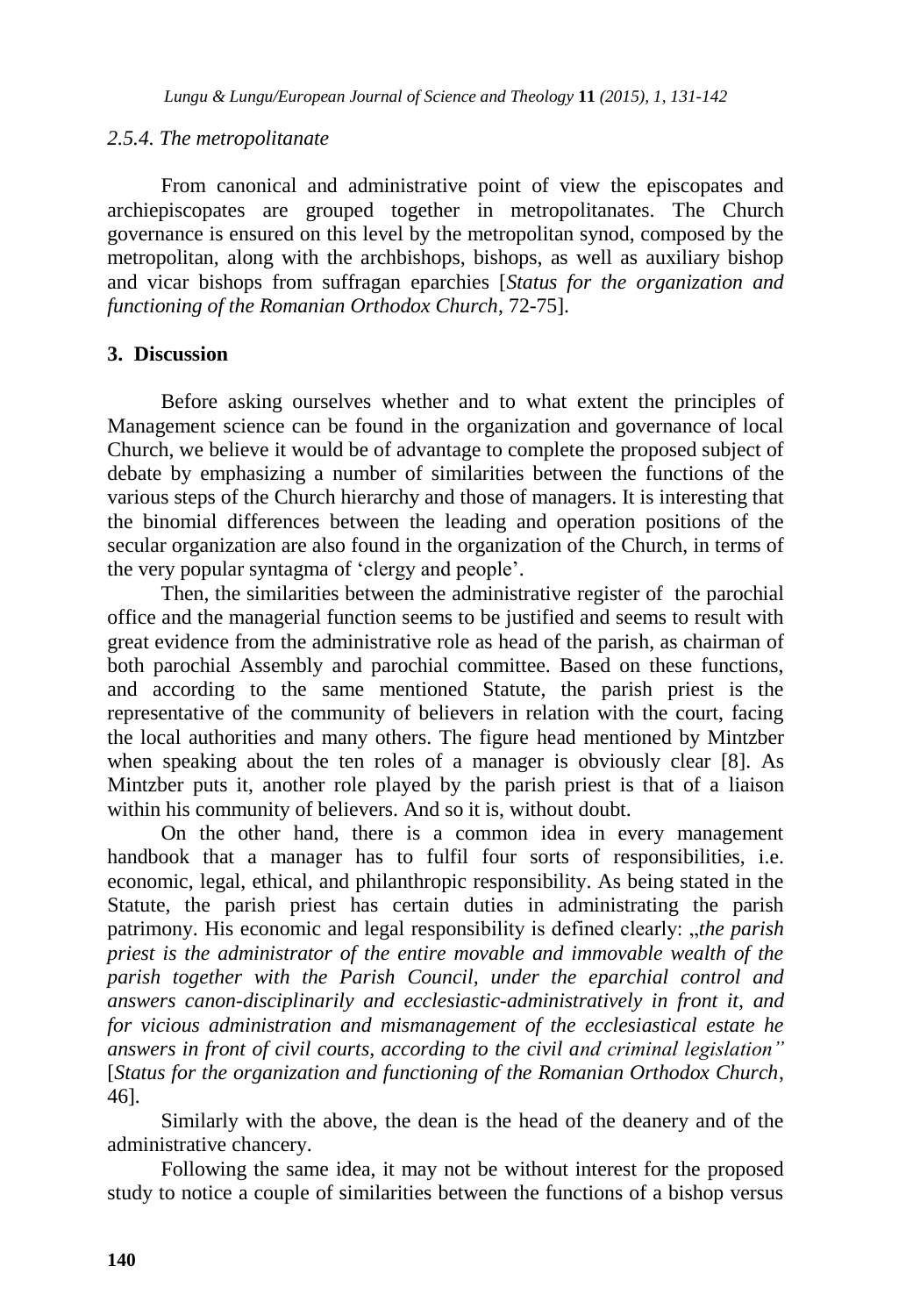the one of a top manager (CEO). So, the bishop is in right to ordain clergy (appointing department heads): appoints, dismisses and decides the transfer of clergy and non-clergy Church staff (appointing, transferring and dismissing personnel, both of management and execution positions), confers honours and ecclesiastical rank (granting awards to the employee), grants annual leave for the clerical and non-clerical staff (staff"s annual leave approval), ensures the discipline of clergy (taking disciplinary actions on staff), receives complaints brought against the clerical and non-clerical staff (receiving petitions and complaints), etc.

Coming back to the managerial principles, as we"ve seen above, what makes our approach reasonable lays in the institutional aspect of the local churches, well-acknowledged through the *ecclesiological-institutional principle*. So, we are in right to bridge principles of human organization and leadership (the industrial organization is one of them) with the organization and governance of religious communities. And if it so, modern views and principles of organizational theories may be supportive for the organization and governance of local Churches. Starting with this assumption, we may easily recognize that both industrial organizations and the Church are seen as an integrative body (*organic-constitutional principle*).

But maybe the most obvious principle in use is that of hierarchy. The *principle of hierarchy* crosses like a red line through the religious organization since their inception while the hierarchical structuring of the management function is a common thing in Management science and practice that no one questions.

According to this principle we hope not to impermissibly force the clergymanager analogy, by mirroring the three levels of divine established clergy (bishop, priest, deacon) with the three levels of management (top management, middle and line), as this analogy seems to us as being the direct result of the application of the hierarchical principle in both cases.

One could easily imagine that another two principles in use, both in management and Church governance (with few amendments) deriving from the principle of hierarchical organization, are the *principles of unity of command* and *unity of direction*. Otherwise it would conduct to confusion, disorder and waste of resources.

Another identified principle refers to the delegation. As seen above, the exercise of the administrative leadership in the case of the parish and dean is a result of applying the principle of management delegation from the bishop. This principle does not apply to the eparchy, though any bishop has all the power in the three coordinates, i.e. teaching, sanctifying and leading across his eparchy.

We have also seen above that both on the parochial and eparchial level, there are collective decision-making bodies, just like in the participative management system (the board of administration), headed by the clergy representative (parish priest, bishop), respectively the President or the CEO in the secular organizations.